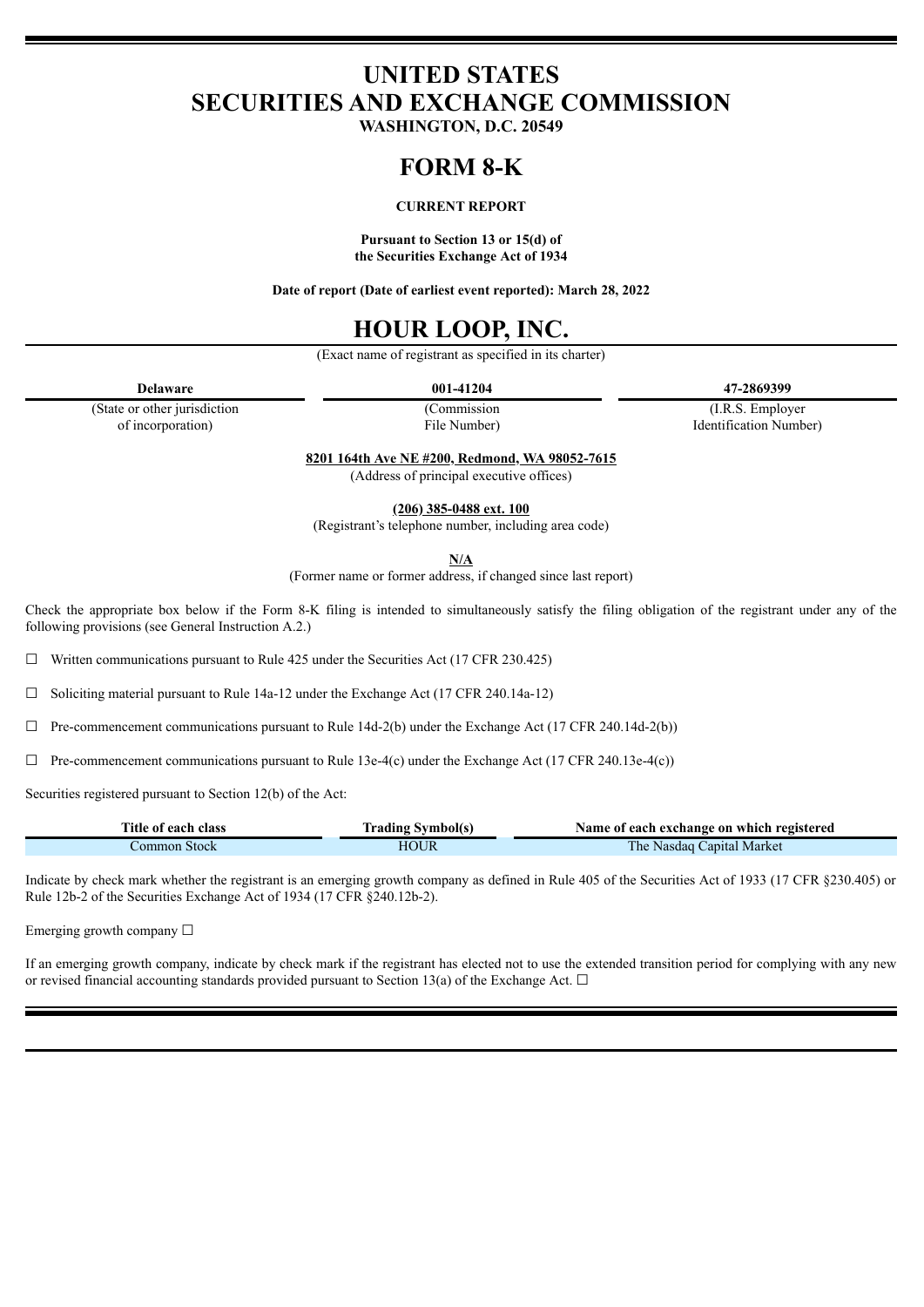#### Item 5.02. Departure of Directors or Certain Officers; Election of Directors; Appointment of Certain Officers; Compensatory Arrangements of **Certain Officers.**

On March 28, 2022, Rahul Ratan, Chief Financial Officer of Hour Loop, Inc. (the "Company"), advised the Company's Board of Directors (the "Board") that, for personal reasons, he resigned as Chief Financial Officer, effective March 29, 2022. The Board will commence a search for a replacement. In the meantime, the Board has appointed Sam Lai, the Company's Chairman of the Board and Chief Executive Officer, to serve as Interim Chief Financial Officer, principal financial officer and principal accounting officer. Mr. Ratan will continue to provide consulting services to the Company during a transition period to be determined by the Company and Mr. Ratan.

Mr. Lai, age 39, has served as our Chief Executive Officer and been a member of our Board of Directors since June 2013 and our Chairman of Board since April 2021. He is a seasoned software engineer who has designed and built software and code from the ground up at Hour Loop, Inc., Amazon.com, Inc., UnifiedEdge, Inc., Kits, and Applied Research Labs for the past 18 years. From December 2009 through June 2017, Mr. Lai served as a Software Development Engineer for Amazon.com, Inc. From March 2009 through December 2009, he served as a Senior Java Developer at UnifiedEdge, Inc. From February 2007 through March 2009, Mr. Lai served as a Senior Java Developer at Kits. From September 2005 through February 2007, he served as a Software Development Engineer for Amazon.com, Inc. From March 2003 through January 2004, Mr. Lai served as a Research Engineer Scientist Assistant at Applied Research Labs. Mr. Lai graduated with a Bachelor Degree in Computer Science from University of Texas at Austin in 2003 and a Masters Degree in Computer Science from University of California, San Diego in 2004. Mr. Lai does not hold, and has not previously held, any directorships in any reporting companies.

Mr. Lai and Maggie Yu, our Senior Vice President and member of our Board of Directors, are married. Together, Mr. Lai and Ms. Yu beneficially own 33,300,000 shares of the Company's common stock, representing 100% of the voting power of the Company's outstanding common stock, with each of Mr. Lai and Ms. Yu beneficially holding 33,300,000 shares of the Company's common stock, as each of them is deemed to indirectly beneficially own the other's 16,650,000 shares.

On May 27, 2021, the Company entered into an Executive Employment Agreement with Mr. Lai. His agreement provides that he will serve as the Chief Executive Officer of the Company. The agreement has a three-year term, which automatically extends for additional terms of one year each unless either the Company or Mr. Lai provides notice to the other party of his desire to not so renew term. The employment agreement is "at will," meaning that either Mr. Lai or the Company may terminate Mr. Lai's employment at any time and for any reason, subject to certain payments and other actions as set forth below.

Mr. Lai's agreement provides for an annual base salary of \$500,000. The base salary may be subject to annual adjustments as determined in the discretion of the Board. Pursuant to his agreement, on December 31, 2021, Mr. Lai was also entitled to receive a guaranteed bonus of \$50,000, subject to the agreement being in effect at that time. Additionally, Mr. Lai is entitled to receive a guaranteed bonus of \$100,000 on December 31, 2022, subject to the agreement being in effect at that time.

Mr. Lai's agreement provides that, for the Company's 2021 fiscal year, (1) if the net profits of the Company for the 2021 fiscal year equal at least 175% of the net profits of the Company for the 2020 fiscal year, excluding any costs of the Company related to the IPO, in each case as determined by the Board, Mr. Lai is entitled to receive a bonus of 50% of the base salary as in effect as of the last business day of the 2021 fiscal year; and (2) if the net profits of the Company for the 2021 fiscal year equals at least 200% of the net profits of the Company for the 2020 fiscal year, excluding any costs of the Company related to the IPO, in each case as determined by the Board, Mr. Lai is entitled to receive an additional bonus of 50% of the Base Salary as in effect as of the last business day of the 2021 fiscal year.

On January 20, 2022, the Company entered into Addendum No. 1 to Mr. Lai's agreement, pursuant to which Mr. Lai's 2022 bonus targets and payments were set as follows:

- If the Company grows its net profits (excluding taxes) to at least \$7,000,000 during the 2022 fiscal year, Mr. Lai will receive a bonus equal to 50% of base salary.
- If the Company grows its net profits (excluding taxes) to at least \$8,500,000 during the 2022 fiscal year, Mr. Lai will receive a bonus equal to 100% of base salary.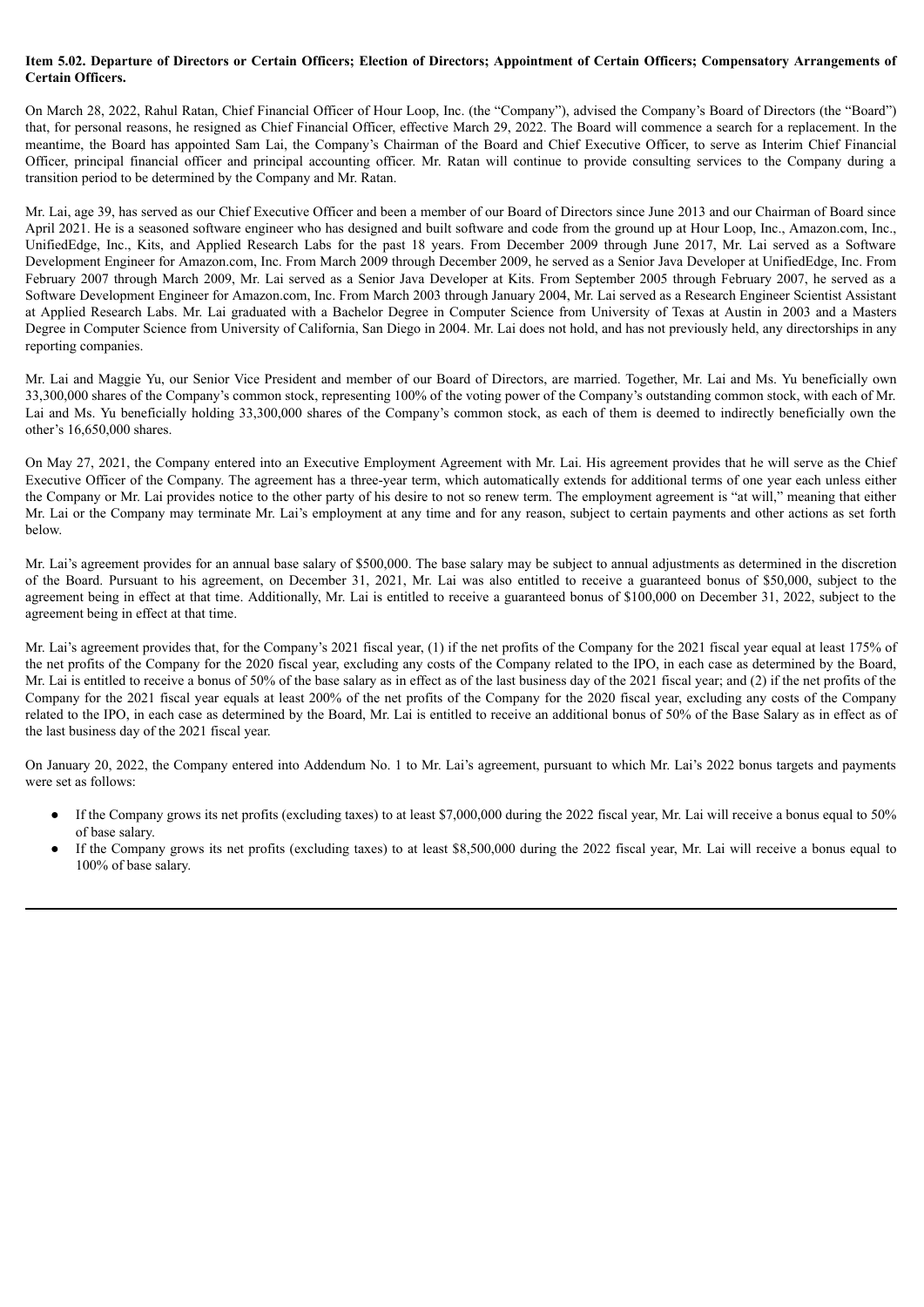The satisfaction of the above conditions will be determined following the end of the 2022 fiscal year. For the avoidance of doubt, only one of the above bonus amounts, if at all, will be payable.

Mr. Lai's agreement provides that if, at the Company's request, Mr. Lai attends any trade shows, events, or meetings which are independent of the executive's responsibility under the agreement, the Company will pay the executive \$1,000 in cash per full day for such attendance or \$500 in cash for a half day.

Mr. Lai's agreement also provides that at the end of each calendar quarter during the term, the Company will issue to Mr. Lai a number of shares of common stock having a fair market value of \$3,000 as of such date (with any partial quarter being pro-rated). The market value of the shares is determined as follows: (a) if the common stock is then listed for trading on the OTC Markets or a United States national securities exchange (as applicable, the "Trading Market"), the daily volume weighted average closing price of the common stock during the 20 trading day period immediately prior to the calculation date, (b) if the common stock is not then listed or quoted for trading on a Trading Market, and if prices for the common stock are then reported in the "Pink Sheets" published by OTC Markets Group, Inc., the most recent bid price per share of the common stock so reported, or (c) in all other cases, the fair market value of a share of common stock as is determined in good faith by the Board, without the involvement of the executive if the executive is then serving on the Board, after taking into consideration factors it deems appropriate. A "Trading Day" is any day on which the Trading Market is generally open for business and on which the common stock is then traded.

Notwithstanding the foregoing, the shares issuable to Mr. Lai with respect to the period from the execution of his agreement to December 31, 2021 will be determined, and will be issued, on January 3, 2022, based on the market value as determined on December 31, 2021.

Pursuant to the terms of Mr. Lai's employment agreement, the last business day prior to the commencement of the Company's first firm-commitment underwritten initial public offering of common stock pursuant to a registration statement filed under the Securities Act (the "IPO"), which condition will be satisfied by the Company's 2022 IPO, and subject to the applicable agreement not having expired or having been terminated as of such time, the Company will issue to the applicable executive an option to acquire 25,000 shares of common stock. The option will vest in four equal annual installments, subject to earlier acceleration and forfeiture as set forth below and in the employment agreement and in the option agreement, if and when signed. The exercise price per share will be equal to the offering price per share of common stock in the IPO.

The agreement provides that Mr. Lai will be entitled to fringe benefits consistent with the practices of the Company, and to the extent the Company provides similar benefits to the Company's executive officers; that the Company will reimburse Mr. Lai for all reasonable and necessary out-of-pocket business, entertainment and travel expenses incurred in connection with the performance of his duties; that he is entitled to a number of vacation days as generally provided to other executive officers of the Company from time to time; and that he is, together with his spouse and legal dependents, entitled to participate equally in the health, dental and other benefit plans, which are available to senior managers of the Company.

The agreement provides for different results and payments on termination, based on whether the agreement was terminated by the Company with or without "Cause", or by the applicable executive with or without "Good Reason".

For purposes of the agreement, "Cause" means any of the following:

- a violation of any material written rule or policy of the Company for which violation any employee may be terminated pursuant to the written policies of the Company reasonably applicable to an executive employee;
- misconduct by the executive to the material detriment of the Company;
- the executive's conviction (by a court of competent jurisdiction, not subject to further appeal) of, or pleading guilty to, a felony;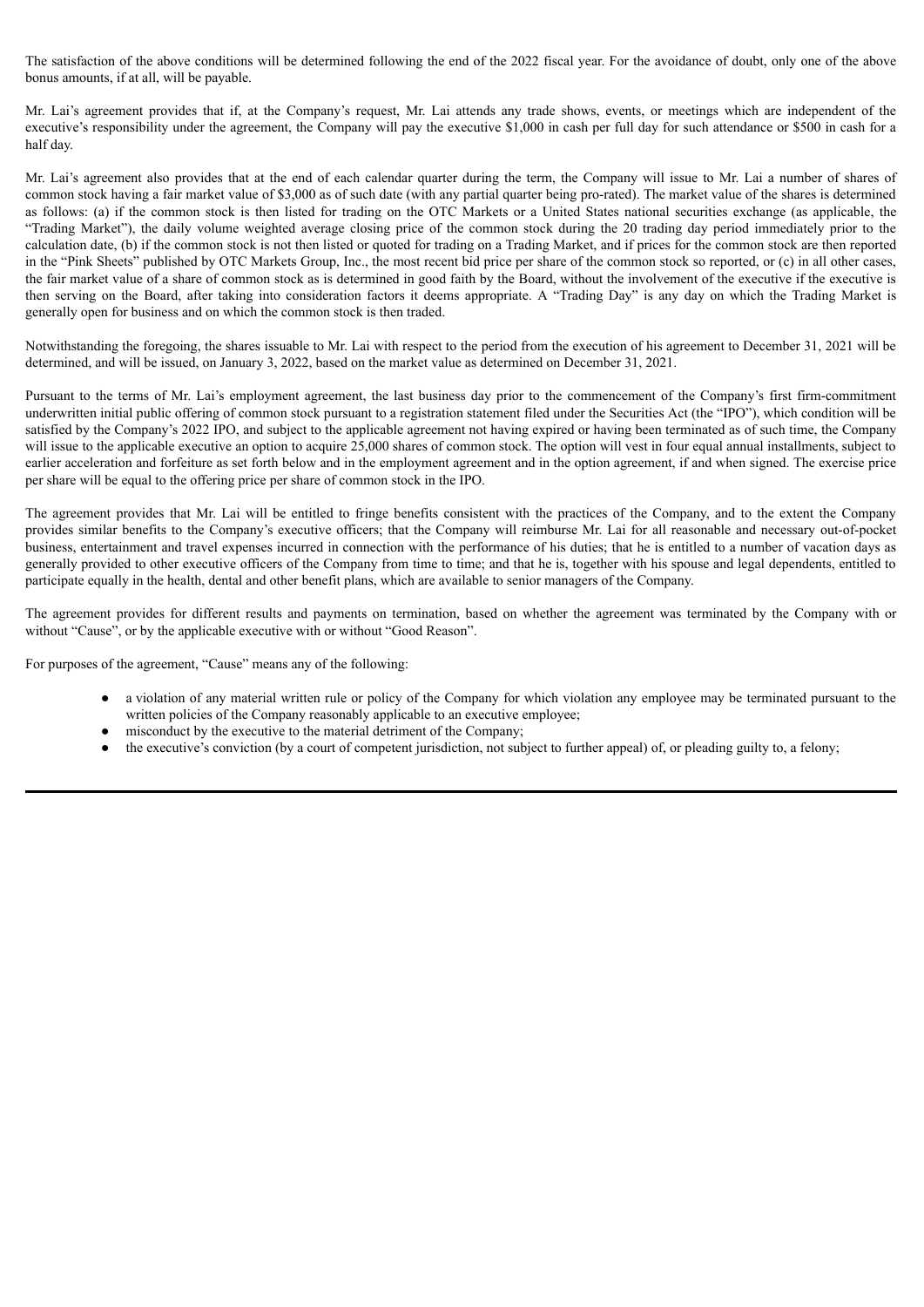- the executive's gross negligence in the performance of their duties and responsibilities to the Company as described in the applicable agreement; or
- the executive's material failure to perform their duties and responsibilities to the Company as described in the agreement (other than any such failure resulting from the their incapacity due to physical or mental illness or any such failure subsequent to the executive being delivered a notice of termination without Cause by the Company or delivering a notice of termination for Good Reason to the Company), in either case after written notice from the Board, which specifies the nature of such material failure and the executive's failure to cure such material failure within 10 days following receipt of such notice.

For purposes of the agreement, "Good Reason" means any of the following:

- a material diminution by the Company of compensation and benefits (taken as a whole) provided to the executive;
- a reduction in base salary or target or maximum bonus, other than as part of an across-the-board reduction in salaries of management personnel;
- the relocation of the executive's principal executive office to a location more than 50 miles further from the executive's principal executive office immediately prior to such relocation; or
- a material breach by the Company of any of the terms and conditions of the applicable employment agreement which the Company fails to correct within 10 days after the Company receives written notice from the executive of such violation.

In the event that the Company terminates the agreement for "Cause", or Mr. Lai terminates his agreement without "Good Reason", then the Company will pay to Mr. Lai any unpaid base salary and benefits then owed or accrued, and any unreimbursed expenses, will issue to Mr. Lai the shares as described above (i.e., the \$3,000 of value of shares per calendar quarter) which have accrued as of such date; and any unvested portion of any equity granted to Mr. Lai will be forfeited.

In the event that the Company terminates the agreement without "Cause", or the applicable executive terminates their agreement for "Good Reason", in addition to the payments and issuances above, the Company will pay to the applicable executive, in one lump sum, an amount equal to the base salary that they would have been paid for the remainder of the initial 3-year term (if such termination occurs during that initial term) or the one year renewal term (if such termination occurs during a renewal term), as applicable, and any equity grant already made to the executive shall, to the extent not already vested, be deemed automatically vested.

Pursuant to his agreement, in the event of Mr. Lai's death or total disability, the applicable agreement will terminate on the date of death or total disability and the Company will shall pay to the applicable executive (or their estate) any unpaid base salary and benefits then owed or accrued and any unreimbursed expenses for which the Company has agreed to reimburse the applicable executive, plus a pro-rata bonus for the year of termination based on the executive's target bonus for such year and the portion of such year in which the executive was employed through the date of such termination; and any unvested portion of any equity granted to the applicable executive will be forfeited as of the termination date.

If it is determined that any payment or benefit provided to Mr. Lai under his agreement would constitute an "excess parachute payment" within the meaning of section 280G of the Internal Revenue Code of 1986, as amended (the "Code"), such that the payment would be subject to an excise tax under section 4999 of the Code (the "Excise Tax"), the Company will pay to the applicable executive an additional amount (the "Gross-Up Payment") such that the net amount of the Gross-Up Payment retained by the executive after the payment of any Excise Tax and any federal, state and local income and employment tax on the Gross-Up Payment, will be equal to the Excise Tax due on the payment and any interest and penalties in respect of such Excise Tax. For purposes of determining the amount of the Gross-Up Payment, the executive will be deemed to pay federal income tax and employment taxes at the highest marginal rate of federal income and employment taxation in the calendar year in which the Gross-Up Payment is to be made and state and local income taxes at the highest marginal rate of taxation in the state and locality of the applicable executive's residence (or, if greater, the state and locality in which the executive is required to file a nonresident income tax return with respect to the payment) in the calendar year in which the Gross-Up Payment is to be made, net of the maximum reduction in federal income taxes that may be obtained from the deduction of such state and local taxes.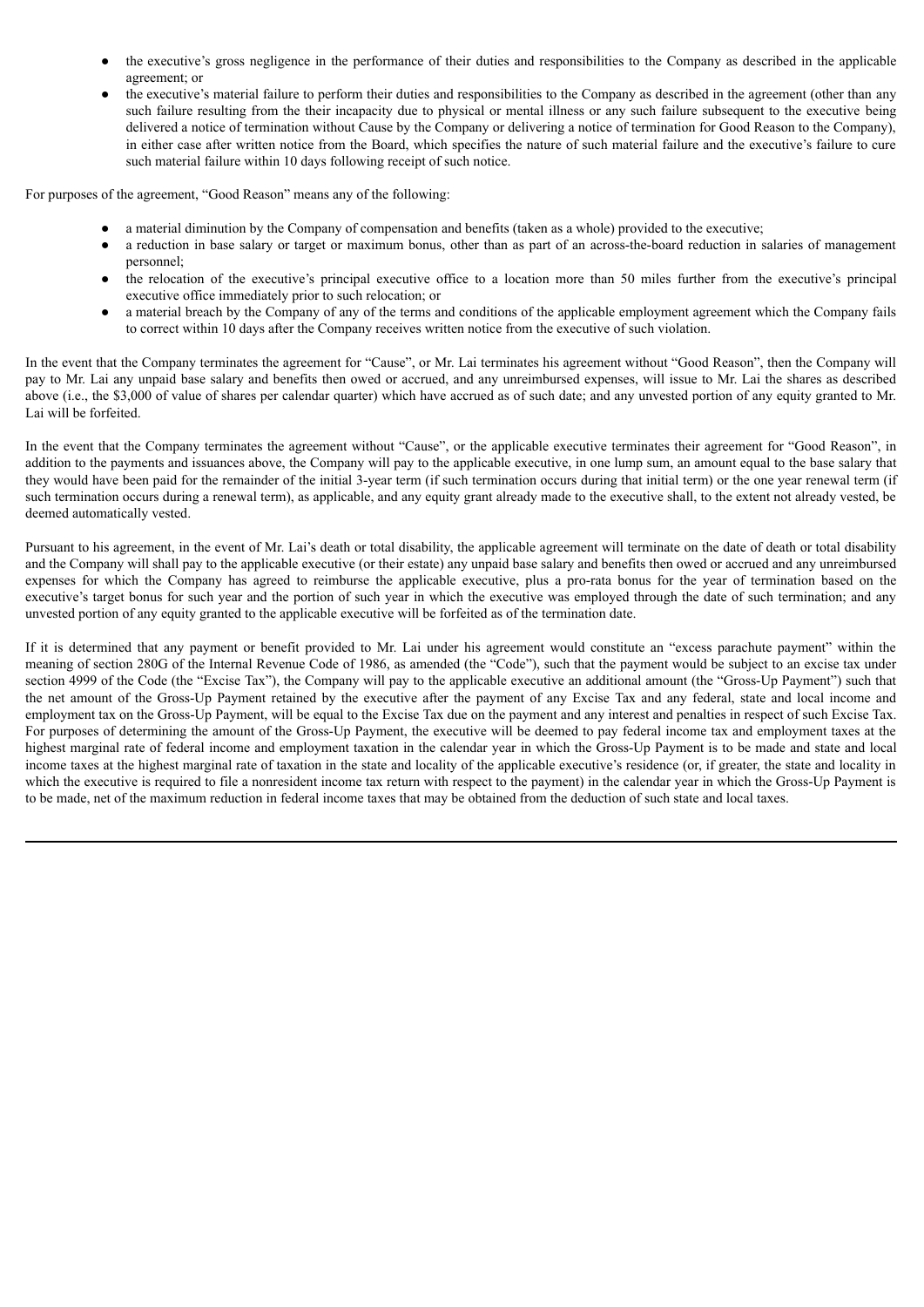As a result of the uncertainty in the application of sections 4999 and 280G of the Code, it is possible that the Gross-Up Payments either will have been made which should not have been made, or will not have been made which should have been made, by the Company (an "Excess Gross-Up Payment" or a "Gross-Up Underpayment," respectively). If it is established pursuant to (A) a final determination of a court for which all appeals have been taken and finally resolved or the time for all appeals has expired, or (B) an Internal Revenue Service (the "IRS") proceeding which has been finally and conclusively resolved, that an Excess Gross-Up Payment has been made, such Excess Gross-Up Payment shall be deemed for all purposes to be a loan to the executive made on the date the executive received the Excess Gross-Up Payment and the executive shall repay the Excess Gross-Up Payment to the Company either (i) on demand, if the executive is in possession of the Excess Gross-Up Payment or (ii) upon the refund of such Excess Gross-Up Payment to the executive from the IRS, if the IRS is in possession of such Excess Gross-Up Payment, together with interest on the Excess Gross-Up Payment at (X) 120% of the applicable federal rate (as defined in Section 1274(d) of the Code) compounded semi-annually for any period during which the executive held such Excess Gross-Up Payment and (Y) the interest rate paid to the executive by the IRS in respect of any period during which the IRS held such Excess Gross-Up Payment. If a Gross-Up Underpayment occurs as determined under one or more of the following circumstances: (I) such determination is made by the Company (which shall include the position taken by the Company, together with its consolidated group, on its federal income tax return) or is made by the IRS, (II) such determination is made by a court, or (III) such determination is made upon the resolution to the executive's satisfaction of the Dispute, then the Company shall pay an amount equal to the Gross-Up Underpayment to the executive within ten calendar days of such determination or resolution, together with interest on such amount at 120% of the applicable federal rate compounded semi-annually from the date such amount should have been paid to the executive pursuant to the terms of his or her employment agreement or otherwise, but for the operation of Section 4(c) of the employment agreement, until the date of payment.

The agreement also contains a non-solicitation provision, wherein the executive agrees that, during the term of his agreement and for three years thereafter, the executive will not, directly or indirectly solicit or discuss with any employee of Company the employment of such Company employee by any other commercial enterprise other than Company, nor recruit, attempt to recruit, hire or attempt to hire any such Company employee on behalf of any commercial enterprise other than Company, provided that this provision will not prohibit the executive from undertaking a general recruitment advertisement provided that it is not targeted towards any person identified above, or from hiring, employing or engaging any such person who responds to that general recruitment advertisement.

The employment agreement also provides that, during the term, the executive will be entitled to indemnification and insurance coverage for officers' liability, fiduciary liability and other liabilities arising out of the executive's position with the Company in any capacity, in an amount not less than the highest amount available to any other executive, and that such coverage and protections, with respect to the various liabilities as to which the executive has been customarily indemnified prior to termination of employment, will continue for at least six years following the end of the applicable term.

The employment agreement contains customary representations and warranties by the parties, a provision for resolution of disputes by arbitration, customary confidentiality provisions, customary provisions relating to the Company's ownership of intellectual property created by the executive, and other customary miscellaneous provisions.

The above description of Mr. Lai's employment agreement is qualified in its entirety by reference to the complete text of the agreement, filed as Exhibit 10.1 to the Company's registration statement on Form S-1 filed with the Securities and Exchange Commission on October 28, 2021 and incorporated herein by reference.

### **Item 9.01 Financial Statements and Exhibits.**

(d) Exhibits.

| Exhibit No. | <b>Exhibit Description</b>                                                                                                                |
|-------------|-------------------------------------------------------------------------------------------------------------------------------------------|
| 10.1        | <u>Employment Agreement, dated May 27, 2021, by and between Hour Loop, Inc. and Sam Lai (incorporated by reference to Exhibit 10.1 to</u> |
|             | the registrant's registration statement on Form S-1 (File No. 333-260540) filed with the Securities and Exchange Commission on October    |
|             | $28, 2021$ ).                                                                                                                             |
| 104         | Cover Page Interactive Data File (embedded within the Inline XBRL document)                                                               |